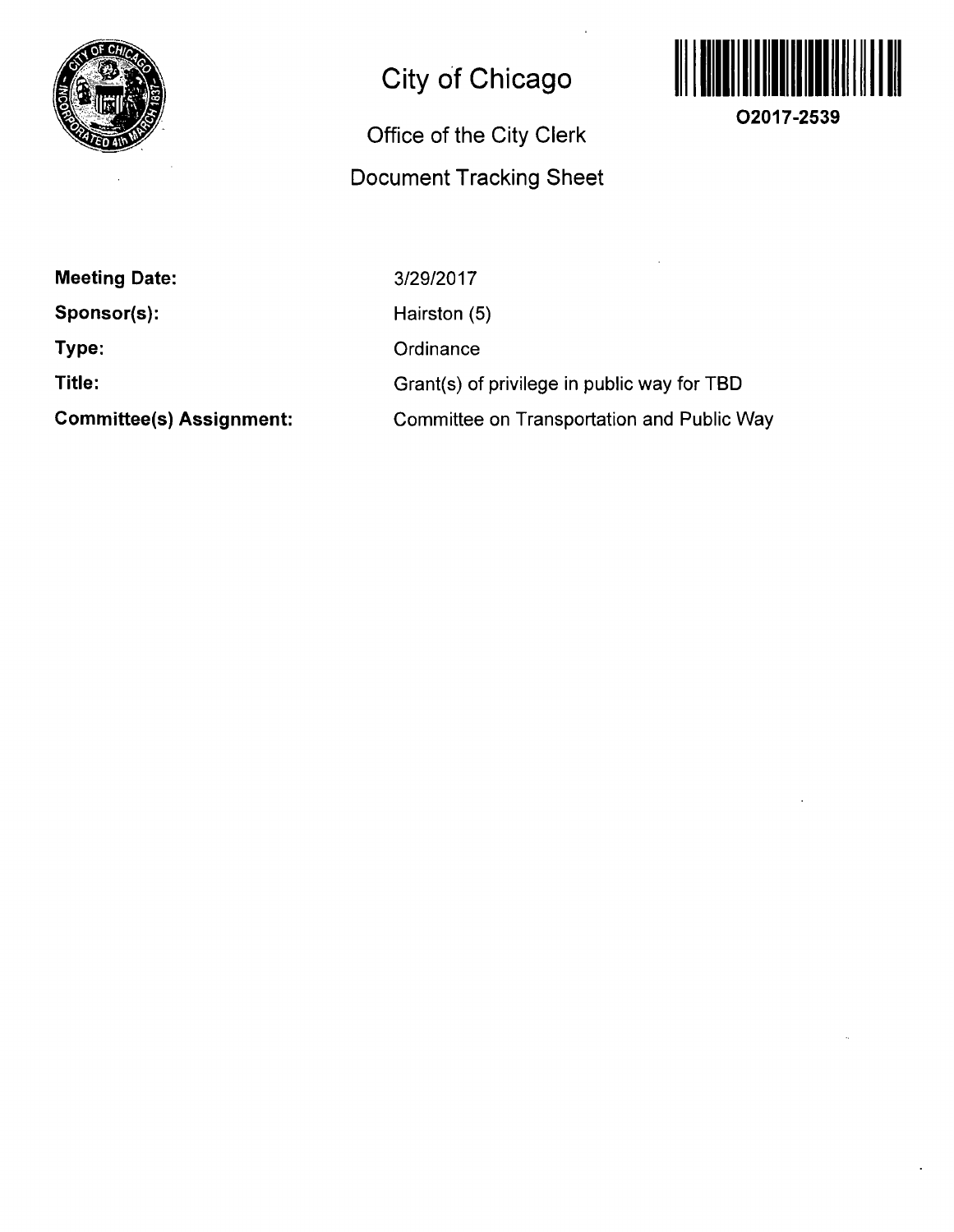**ORDINANCE** TBD Acct. No. 414144-1 Permit No. 1126577

Se It Ordained by the City Council of the City of Chicago:

SECTION 1. Permission and authority are hereby given and granted to TBD, upon the terms and subject to the conditions of this ordinance to construct, install, maintain and use seven (7) Foundation Support(s) (Concrete Foundation Footings) under the public right-of-way adjacent to its premises known as 1401-1411 E. 53rd St..

Said Foundation Support(s) (Concrete Foundation Footings) at E. 53rd Street measure(s):

Four (4) at eight (8) feet in length, and one point six six (1.66) foot in width for a total of fifty-three point one two (53.12) square feet. Said concrete foundation footings shall be approximately five (5) feet six (6) inches below grade level.

Said Foundation Support(s) (Concrete Foundation Footings) at E. 53rd Street measure(s): Three (3) at seven (7) feet in length, and one point one seven (1.17) foot in width fora total of twenty-four point five seven (24.57) square feet. Said concrete foundation footings shall be approximately five (5) feet six (6) inches below grade level.

The location of said privilege shall be as shown on prints kept on file with the Department of Business Affairs and Consumer Protection and the Office of the City Clerk.

Said privilege shall be constructed in accordance with plans and specifications approved by the Department of Planning and Development and Department of Transportation (Office of Underground Coordination).

This grant of privilege in the public way shall be subject to the provisions of Section 10-28-015 and all other required provisions of the Municipal Code of Chicago.

The grantee shall pay to the City of Chicago as compensation for the privilege #1126577 herein granted the sum of four hundred (\$400.00) per annum in advance.

A 25% penalty will be added for payments received after due date.

The permit holder agrees to hold the City of Chicago harmless for any damage, relocation or replacement costs associated with damage, relocation or removal of private property caused by the City performing work in the public way.

Authority herein given and granted for a period of five (5) years from and after Date of Bassa

Alderman

Leslie A. Hairston 5th Ward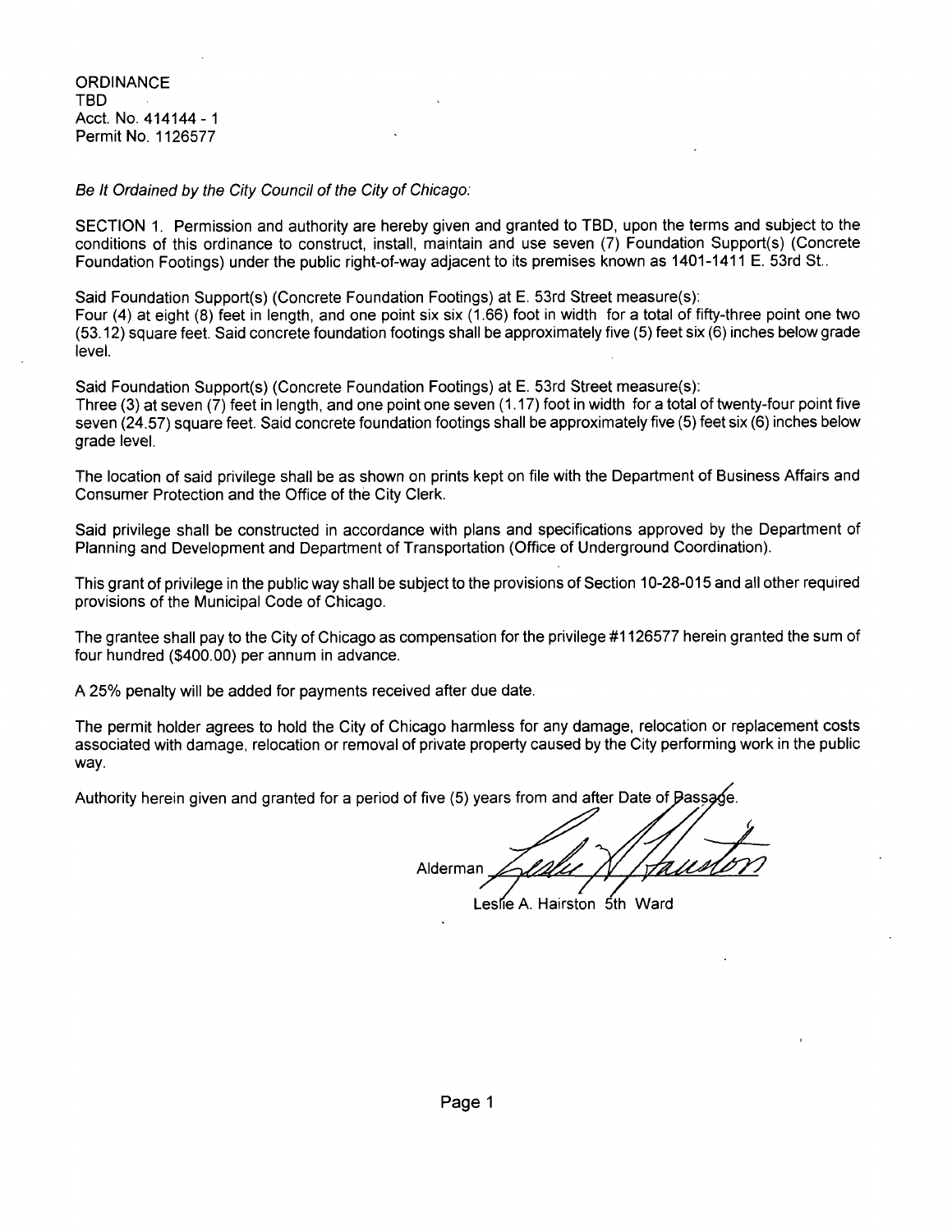

 $\bar{\lambda}$ 

 $\bar{\mathcal{A}}$ 

 $\overline{a}$ 

 $_{\odot}$ 



 $\mathcal{L}_{\mathcal{A}}$